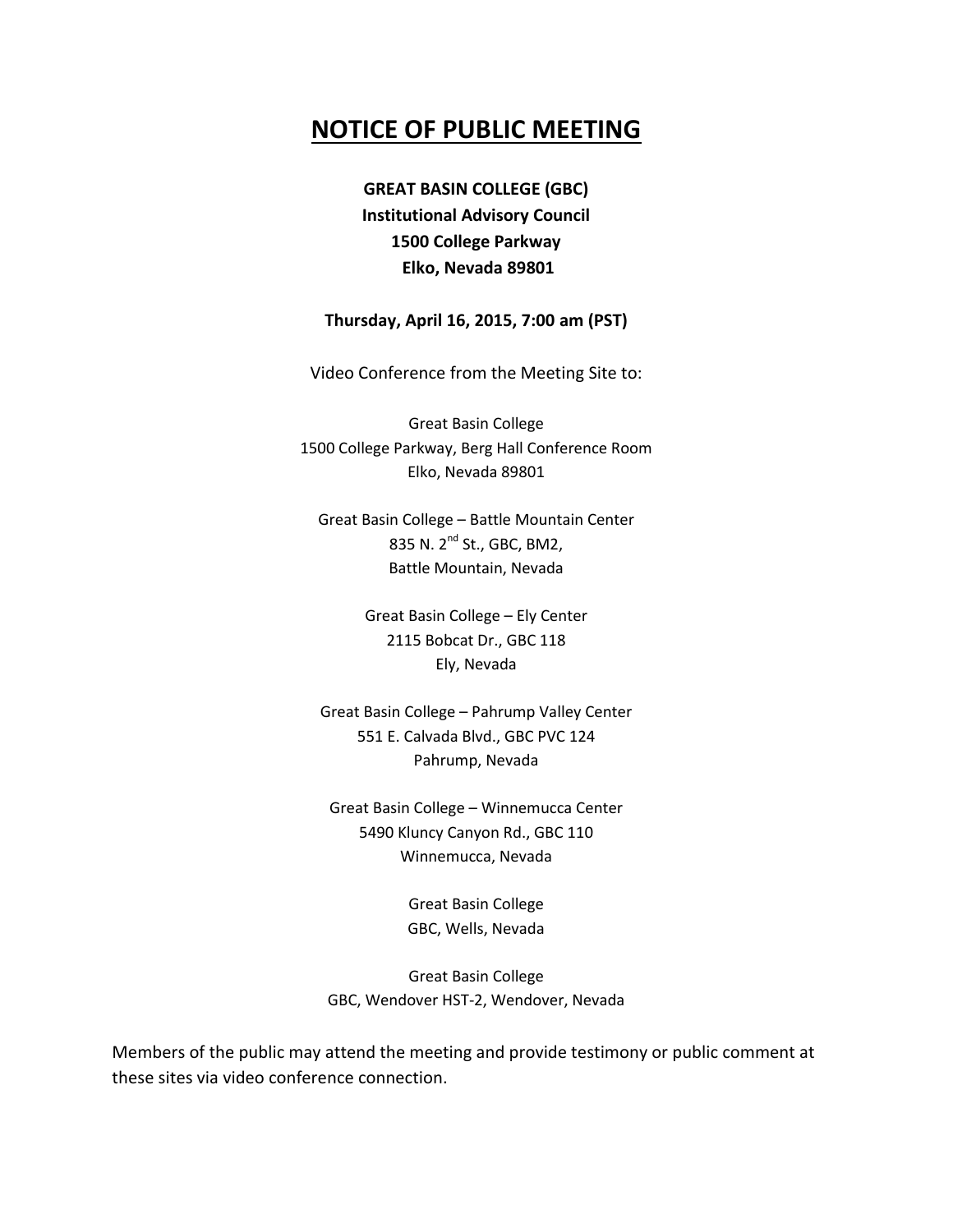# **AGENDA**

|    | Call to Order of the Great Basin College Institutional Advisory Council                                                                                                                                                                                                                                                                                  |                            |
|----|----------------------------------------------------------------------------------------------------------------------------------------------------------------------------------------------------------------------------------------------------------------------------------------------------------------------------------------------------------|----------------------------|
|    | <b>ROLL CALL</b>                                                                                                                                                                                                                                                                                                                                         |                            |
| 1. | Public Comment (see foregoing notation regarding public comment)                                                                                                                                                                                                                                                                                         | Information only           |
| 2. | <b>Approval of Minutes</b>                                                                                                                                                                                                                                                                                                                               | <b>For Possible Action</b> |
|    | GBC Institutional Advisory Council will review, recommend changes, and/or approve the<br>minutes of the GBC IAC meeting on February 4, 2015.                                                                                                                                                                                                             |                            |
| 3. | Review the GBC Written Reports by Department                                                                                                                                                                                                                                                                                                             | Information only           |
|    | GBC Institutional Advisory Council will discuss the written reports and have the opportunity to<br>ask GBC staff for any clarifications. Department reports submitted are:<br>President's Office<br><b>Institutional Research &amp; Effectiveness</b><br>Academic Affairs<br><b>Student Services</b><br><b>Business Affairs</b><br><b>GBC Foundation</b> |                            |
| 4. | GBC Institutional Advisory Council Member and Ex Offico<br><b>Verbal Report</b>                                                                                                                                                                                                                                                                          | Information only           |
|    |                                                                                                                                                                                                                                                                                                                                                          |                            |

**5.** New Business **Information only**

Items for consideration at future meetings may be suggested. Any discussion of an item under "New Business" is limited to description and clarification of the subject matter of the item, which may include the reasons for the request.

- **6.** Public Comment *(see foregoing notation regarding public comment)* **Information only**
- 

**This notice and agenda has been posted at or before 9:00 am on April 10, 2015 before the meeting, in accordance with NRS 241.020, at the meeting location and at the following public locations:**

- GBC's IAC website (http://www.gbcnv.edu/administration/advisory.html)
- The Nevada Public Notice website pursuant to NRS 232.2175 [\(http://notice.nv.gov/\)](http://notice.nv.gov/)
- Meeting location: Great Basin College, 1500 College Parkway, Elko, NV 89801, Berg Hall
- Great Basin College Battle Mountain Center, 835 N. 2<sup>nd</sup> St., Battle Mountain, NV 89820
- Great Basin College Ely Center, 2115 Bobcat Drive, Ely, NV 89301
- Great Basin College Pahrump Valley Center, 551 E. Calvada Blvd., Pahrump, NV 89048

## **7.** Adjourn **Information only**